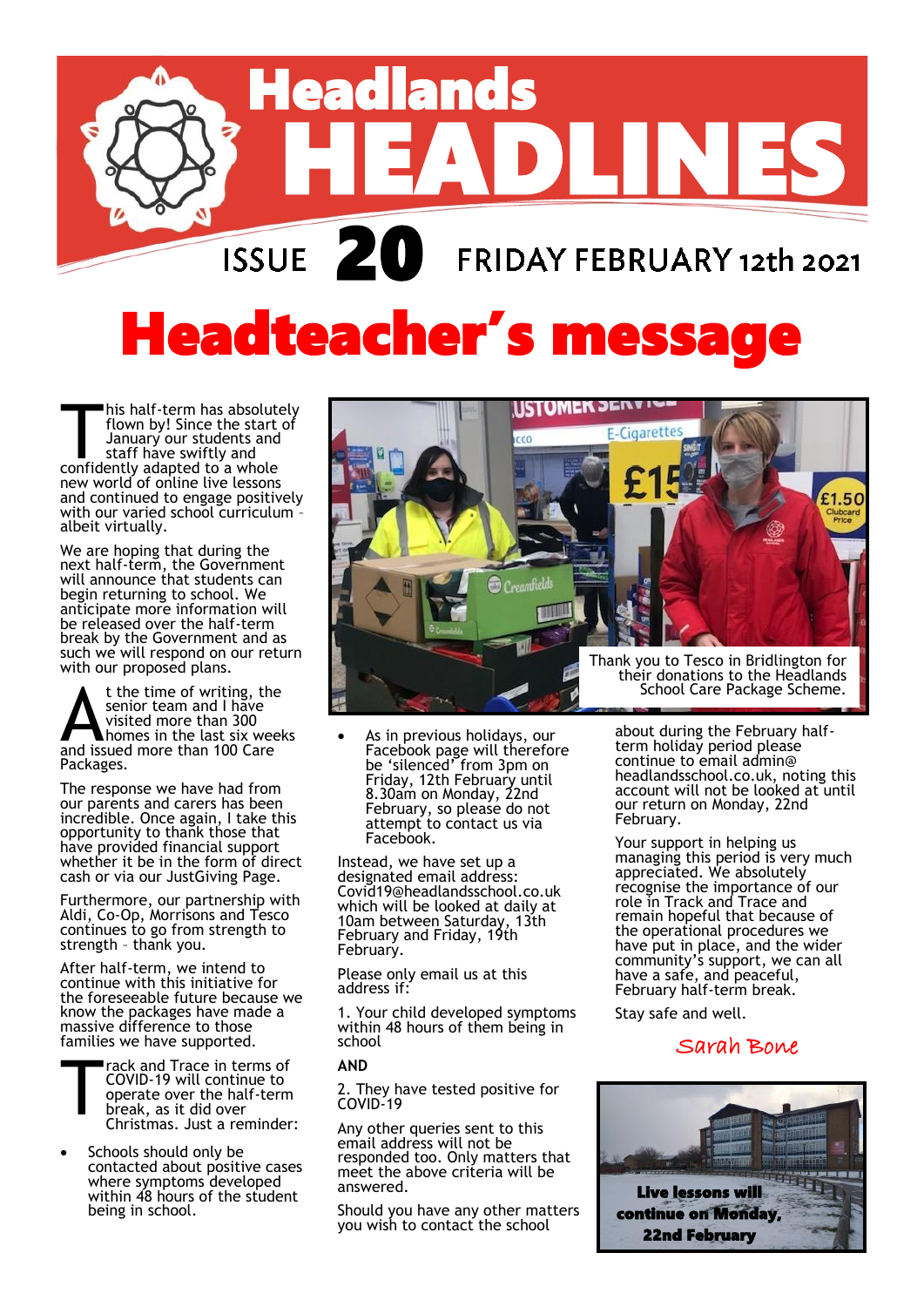

### Leading the way when it comes to careers advice

At Headlands School, the progression of will look to lead on sharing best every student is integral to every aspect practice with other schools across the of what we do.

We understand that for students to flourish and grow, it is important they have support in making the most informed choices at every stage of their journey.

As a school we have been working as part of the Humber Careers Hub since September 2018 and this has helped us to draw on some exceptional opportunities and training for not only our Careers Leader, Mr Stamper, but also our whole staff team.

As things progress, we are delighted to have been selected as a school to support the new Humber Careers Hub Community of Practice and Mr Stamper region.

Careers Hub Lead Fiona Headridge said: "The real support schools can offer one another is vital to ensure careers programmes really serve the needs not only of our young people, but also the local economy.

"We are incredibly pleased that we can draw on the strength and experience at Headlands and that they will work with us to support the whole region.

As a school, we continue to develop an exciting and engaging careers programme for our students.

If you would like to know more about this, please visit our careers page or get in touch with Mr Stamper.



### National Apprenticeship Week

A reminder that this week is National Apprenticeship Week.

An apprenticeship is a real job where you learn, gain experience and get paid, giving you the right skills and knowledge needed for your chosen career.

On the Careers page of the Headlands School website, we have uploaded information from the National Apprenticeship Service about some of the pathways you can take relating to each school subject.

On the left is a flyer about careers events for parents which may be of interest.

#### Our new governors

Headlands School has welcomed two new parent governors to its board of governors.

#### **Geoff Hoyle**

I am a local business owner of a digital technology consultancy, with a lot of experience of working for the public sector and others.

The experience I have of the commercial world and dealing with large commercial entities will be of value to the board and leadership teams.

I have a keen interest in promoting STEM and improving diversity in this and all other aspects of the curriculum.

I am a parent of three children, two currently at Headlands. I am keen to help the school deliver the best possible outcomes for all children who attend now and in the future.

#### **Graham Kay**

I am 43 and have been married to Joanne for 18 years. I have a daughter Lillie, in Year 8, and a son who is 20 years old and currently serving in the Armed Forces.

I am the head of UK operations for a large multi -site foodservice provider across the country and run my own H&S Consultancy service in my spare time.

I firmly believe in parents having a voice through the governing body and with my experience I would aim to ensure the school goes from strength to strength and to be part of that strategic development.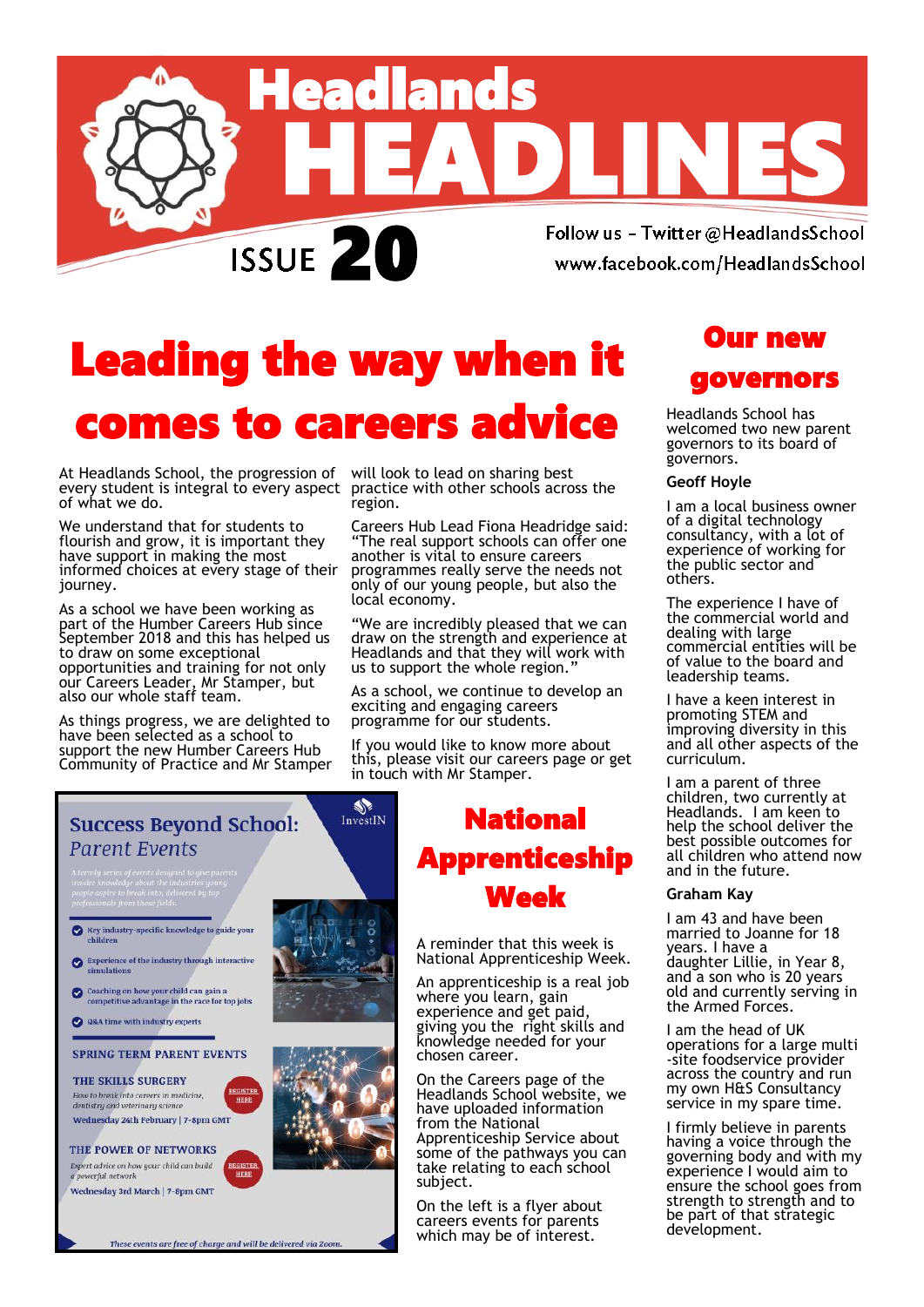

# Well done to our winners

Join the brand new #TeamHeadlands Running/ **Walking/Cycling club using this Google Classroom code -rs6lzhx** 

Last week's winners **FURTHEST WALKED Blake Price (5.67 miles) FURTHEST RAN Ben Edwards**  $(15.02$  miles) **FURTHEST CYCLED Lauren Artley**  $(5.43$  miles)

Please exercise<br>close to your<br>home and with<br>your household<br>or one other<br>person only. You can use<br>any activity<br>tracking app or<br>device. If you<br>do not have<br>one then we<br>recommend commend<br>rava which is<br>ee to use.



**Key Stage 3: Grace Hartshorne Key Stage 4: Brad Atken Key Stage 5: Tia Cater** 





#### THIS WEEK'S WINNERS

Year 11: Ellen Campbell

Year 7: Charlie Walker Year 8: Kelsie Atkin-Bhunu Year 9: William Ireland Year 10: Ellie Heywood

All winners will receive a £5 Amazon voucher. Join the Google Classroom (code 6mg2ifg) to take part next week



Jamie has worked incredibly hard since the start of term and this week's efforts have not gone unnoticed. Year 8 have been studying everyday superheroes and Jamie has chosen to do his piece around American electronic music producer and DJ, Marshmello.

Jamie always brings a smile and laughter into his live lessons, and works tirelessly to produce the best work he can. We look forward to seeing what Jamie has to offer for the next art project.



Congratulations Jamie. An Amazon Voucher is on its way to you!

This week's Artist of the Week winner is Jamie Artley. Mrs Bannister has been very impressed with your commitment to the Heroes project and your contributions to the Google Classroom always bring fun and enjoyment to the lesson.

Our new Artist of the Week project is a little different as we are asking for something a bit special. Last week we sadly lost the national inspiration Captain Sir Tom Moore.

We are asking our budding artists to pay tribute to this beloved man by producing a piece of artwork to commemorate him. The choice of what you make and how you do it is up to you.

Please submit your entry into the Artist of the Week Google Classroom by Friday, 19th February, to be in with a chance of winning an Amazon voucher.